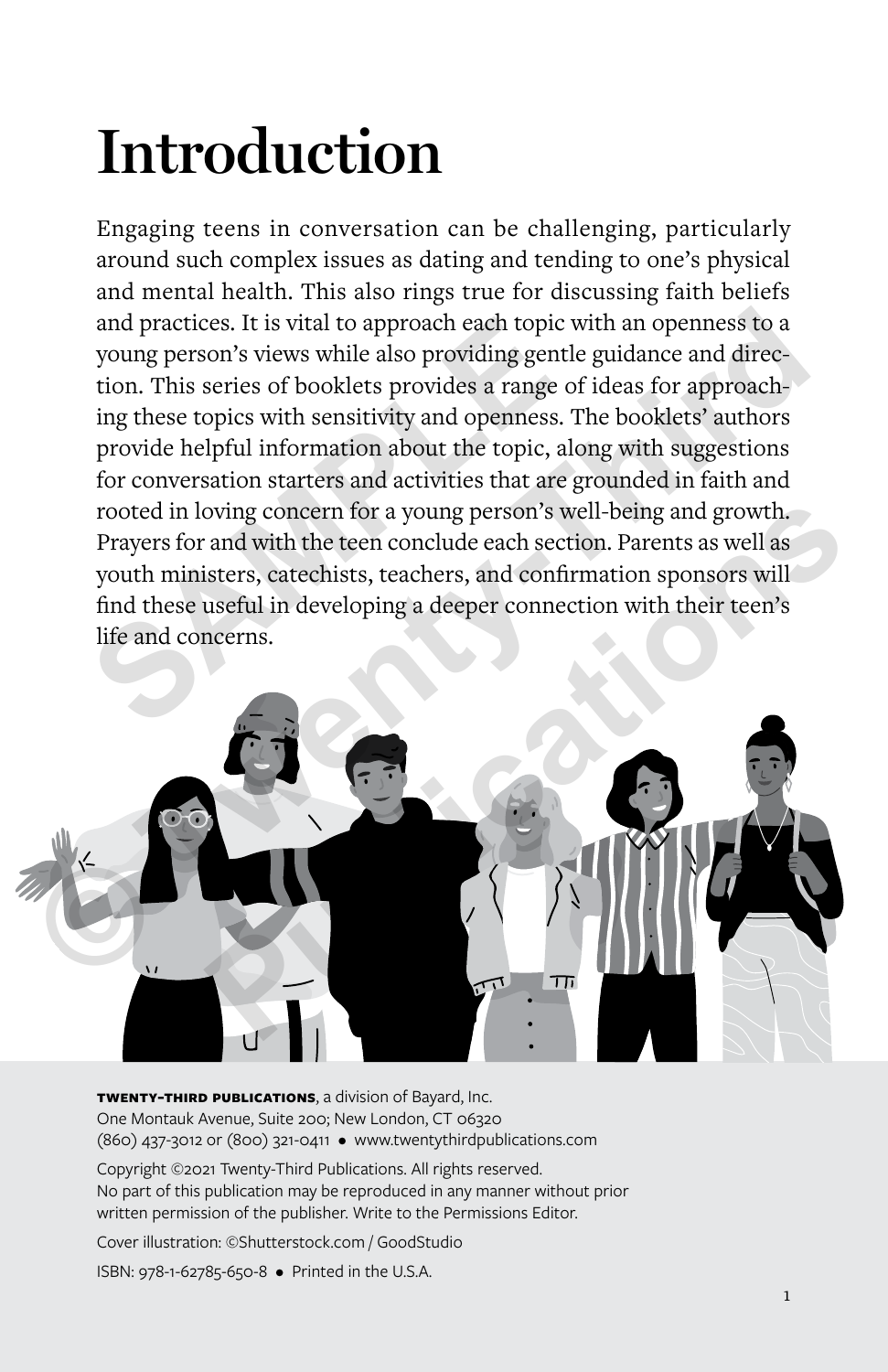What forms us in faith? It's never just one thing. I was shaped by the way my mother takes delight in the created world, living out a sacramental faith that finds God in all things. I was shaped by my father's firm commitment to doing what is right, which was demonstrated in hard work and generosity. I was shaped by seeing my family pray, by teachers who shared their love of God in the classroom, and by a parish that felt like a community.

Talking to teens about faith is one piece of the puzzle, one way to make clear why we make certain choices and what values are most important to us. Many topics of faith are abstract, and few have tidy answers or platitudes that we can fall back on. It's okay to admit you don't have all the answers and to offer your thoughts and guidance anyway.

Young people (most people, really), want to hear someone share from their heart. Hopefully, some of the introductory material in each section will prompt your thinking and praying over these topics so that you can identify what your priorities are in sharing faith and what will work well in your context. Though it might be easy to get discouraged by a lack of response, in my experience teens are listening and taking to heart what they hear far more often than they let on. by a parish that felt like a community.<br>
Talking to teens about faith is one piece of the<br>
make clear why we make certain choices and w<br>
important to us. Many topics of faith are abstrace<br>
answers or platitudes that we can by a parish that felt like a community.<br>
Talking to teens about faith is one piece of the puzzle, one way to<br>
make clear why we make certain choices and what values are most<br>
important to us. Many topics of faith are abstr beople (most people, really), want to hear someone share<br>heart. Hopefully, some of the introductory material in each<br>ll prompt your thinking and praying over these topics so<br>n identify what your priorities are in sharing f

When the time comes, dive into these conversations and trust God to work on the hearts of all involved. We share faith with young people because we believe it will enrich their lives. It's worth the effort.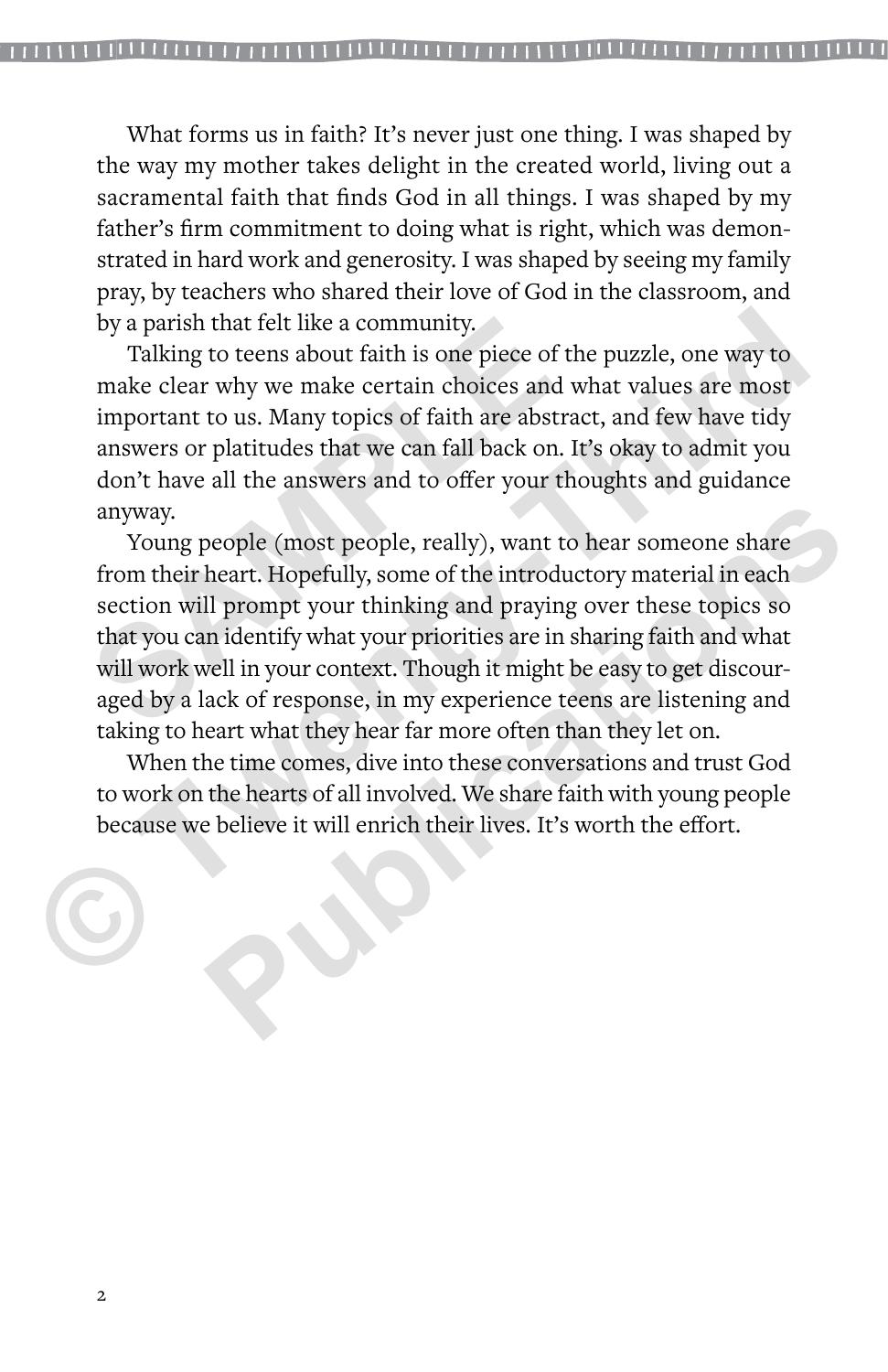A commitment of heart and will to love God and neighbor. Trust in God's ability to pull goodness out of suffering. A comforting awareness that you were created out of love. All of these can be ways to describe faith. Faith is not uniform; every person experiences and expresses it differently.

Faith has an element of mystery that can challenge those among us who like neat and tidy answers. But we are not machines that can spit out a certain formula of faith if we put the right ingredients together. God calls to the uniqueness of each person. There are, though, some ingredients we can feed ourselves to become more faithful in whatever form that might take. A commitment of heart and will to love God and<br>God's ability to pull goodness out of suffering. *A*<br>ness that you were created out of love. All of the<br>describe faith. Faith is not uniform; every pers<br>expresses it different A commitment of heart and will to love God and neighbor. Trust in God's ability to pull goodness out of suffering. A comforting awareness that you were created out of love. All of these can be ways to describe faith. Fait ith. Faith is not uniform; every person experiences and<br>t differently.<br>s an element of mystery that can challenge those among us<br>eat and tidy answers. But we are not machines that can spit<br>in formula of faith if we put the

- *Use your mind and senses to look for God.* Faith is like a friendship, and friendships thrive in familiarity. Daily beauty and blessings reveal God all around. Reviewing our day each evening can show us where God was stirring our heart.
- **Let yourself be inspired.** When you feel God urging you toward a good action, don't resist. God's love wants to spill out into the world.
- **Commit to faith.** Inspiration is not always plentiful, so we have millennia of tradition to show us how to stay devoted even when our feelings are a little dry. Go to Mass. Recite vocal prayer. Do acts of service. Behold beautiful things. Listen to others.

Ultimately faith is God's gift to us, but we have control over whether we accept that gift fully or not. Obstacles and distractions are plenti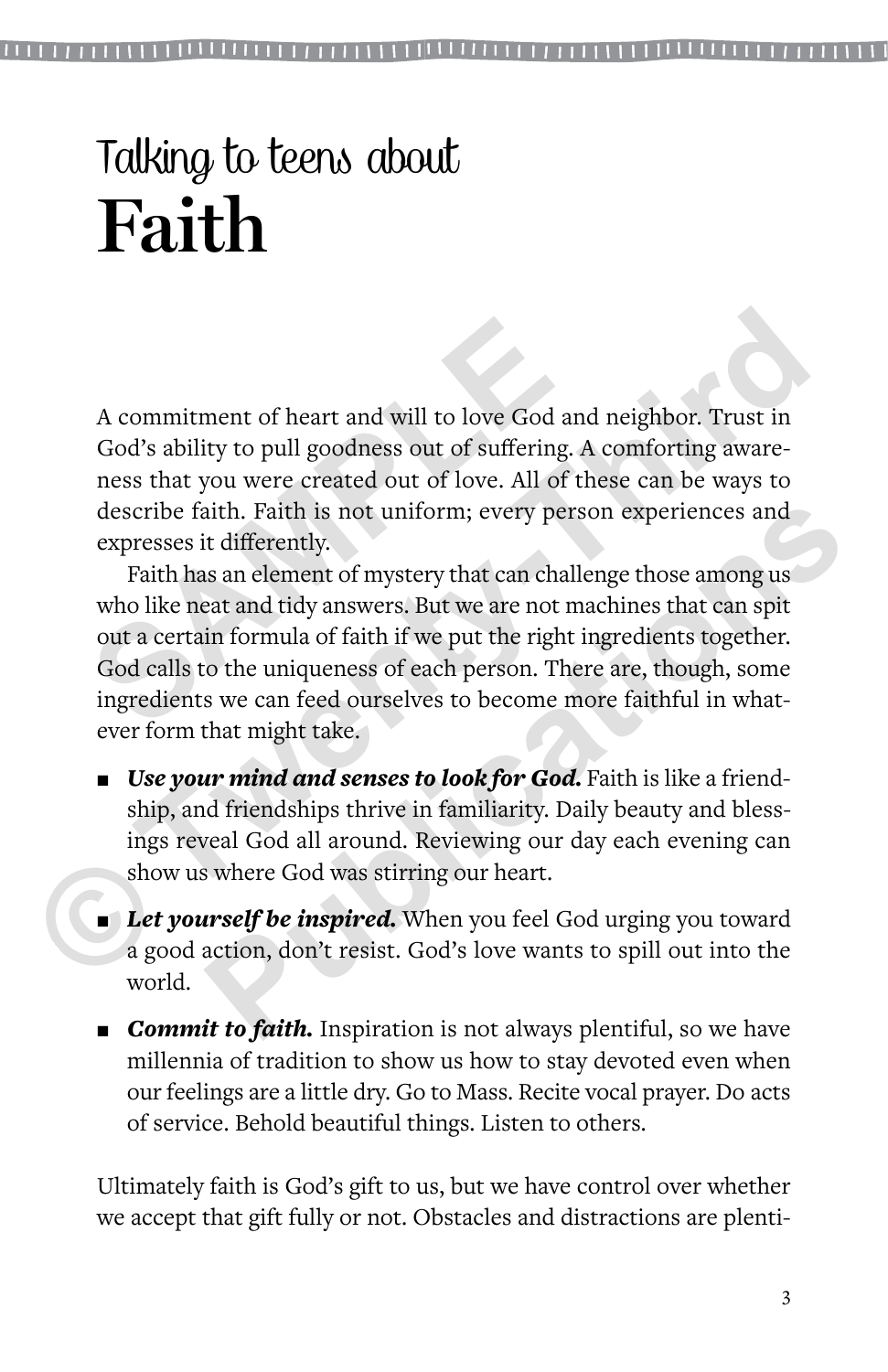ful. If faith is a value, make room for it to grow in your life, and stay open to God's grace.

## **Suggestions for catechists**

When appropriate, share a brief personal example related to a lesson, such as mentioning devotion to the Eucharist or how you have been drawn to a particular kind of prayer. Students learn from models of faith.

When learning about saints or historical role models, try to isolate what elements of faith might have inspired them based on what they focused on. Examples: Jerome showed his love of the Scripture by translating the Bible; Katharine Drexel showed her belief that God loves all equally by educating African American and Native American students. drawn to a particular kind of prayer. Students learn<br>When learning about saints or historical role r<br>what elements of faith might have inspired them<br>focused on. Examples: Jerome showed his love of th<br>lating the Bible; Kath such as mentioning devotion to the Eucharist of now you have been<br>drawn to a particular kind of prayer. Students learn from models of faith.<br>When learning about saints or historical role models, try to isolate<br>what element

## **Suggestions for confirmation sponsors**

Ask your teen why they picked you as a sponsor. Learn which of your faithful qualities they admire, and share in turn what gifts of faith you see in them.

# **Suggestions for parents**

Be attentive to what faith might look like for your teen. For one, it might result in quiet hours spent with books or art, but in another, it might lead them to march out and try to change the world. Encourage them to think about what motivates their inner growth. **Publication Sponsors**<br> **Publication Sponsors**<br> **Publication Sponsors**<br> **Publication Sponsors**<br> **Publication Sponsors**<br> **Publication Sponsors**<br> **Publication Sponsors**<br> **Publication Spons for parents**<br> **Publication Spons fo** 

#### CONVERSATION STARTERS

- **• What is a recent experience that prompted you to act on your values?**
- **• When are your values hard to stick with?**
- **• How would you define faith?**

# **Prayer for teens**

*God, help this child to grow in knowledge of you and in commitment to living out your commands.*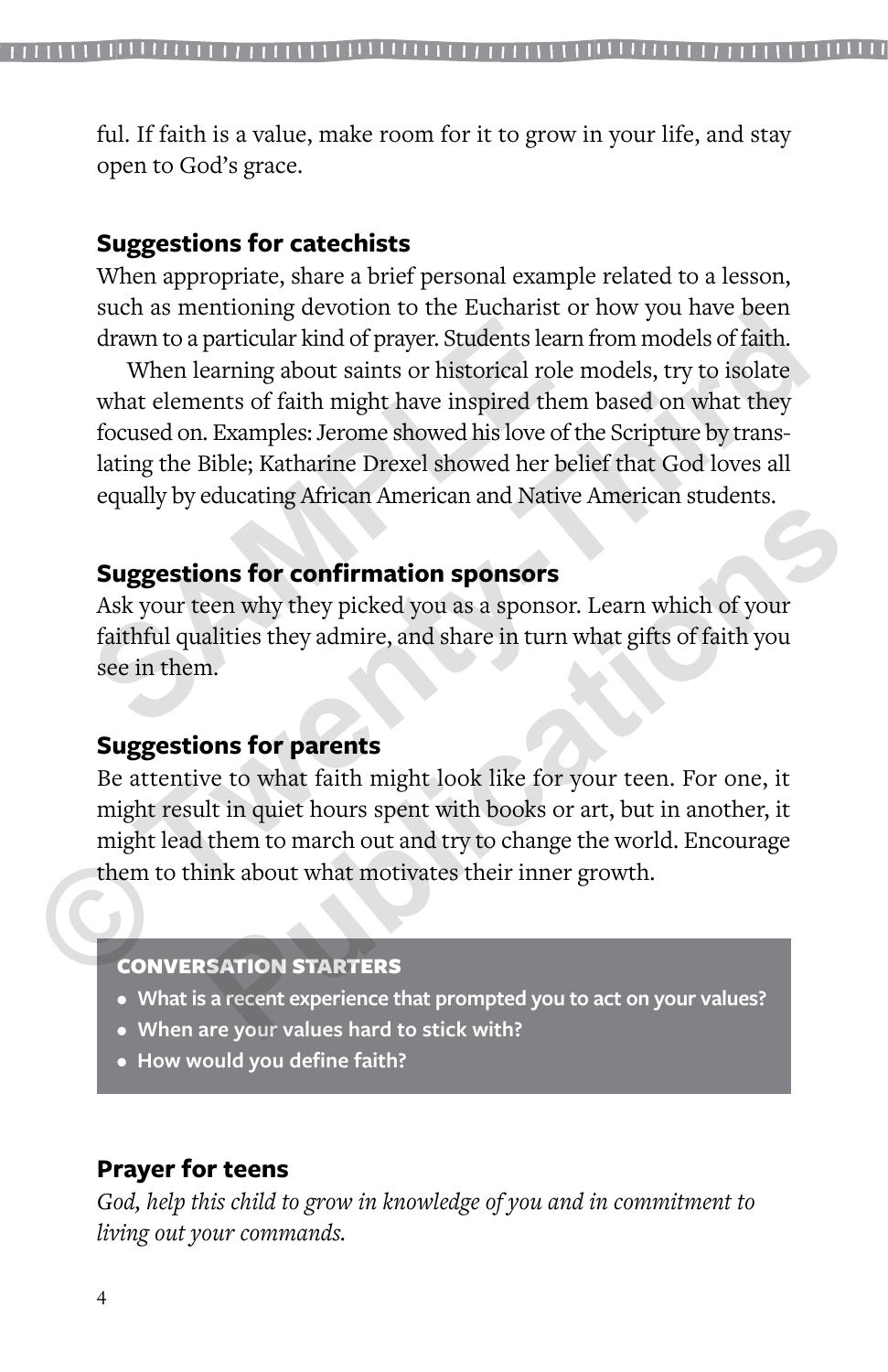I hesitate to even start writing about God. There is so much to say about our God of mystery and power, and every word feels like an opportunity to say the wrong thing. But I just can't help myself, because every word is also an opportunity to share my enthusiasm for the One who creates, redeems, and sustains us. I hesitate to even start writing about God. The<br>about our God of mystery and power, and ever<br>opportunity to say the wrong thing. But I just<br>because every word is also an opportunity to shar<br>the One who creates, redeems, an I hesitate to even start writing about God. There is so much to say about our God of mystery and power, and every word feels like an opportunity to say the wrong thing. But I just can't help myself, because every word is a

I turn to Scripture for a place to start, where I read that God is love, like a Father who embraces and a Mother who gathers her offspring. God is gracious and merciful, a good shepherd, a consoling breeze.

God is Trinity: Father, Son, and Holy Spirit. Different people with different spiritualities may be more drawn to one of God's three persons. Teens often find themselves drawn to the person of Jesus, who showed so much of who he was and what he valued in his earthly life.

God's power is always directed toward love. Even biblical stories of destruction or punishment are followed by a re-embrace of God's people. We are part of that people. We are longed for by the God who loves us. The magnificent God who made the winds and the waves also wants to know us and shape our hearts. ery word is also an opportunity to share my enthusiasm for<br>ho creates, redeems, and sustains us.<br>Scripture for a place to start, where I read that God is love,<br>er who embraces and a Mother who gathers her offspring.<br>cious

# **Suggestions for catechists**

Spend time with the parables to explores images of God.

Prepare a guided meditation that walks students through each person of the Trinity, using Scriptural examples to give insight into each.

Use passages from spiritual writers as an opening prayer or reflection for a session, opening student's eyes to the diverse ways we experience God.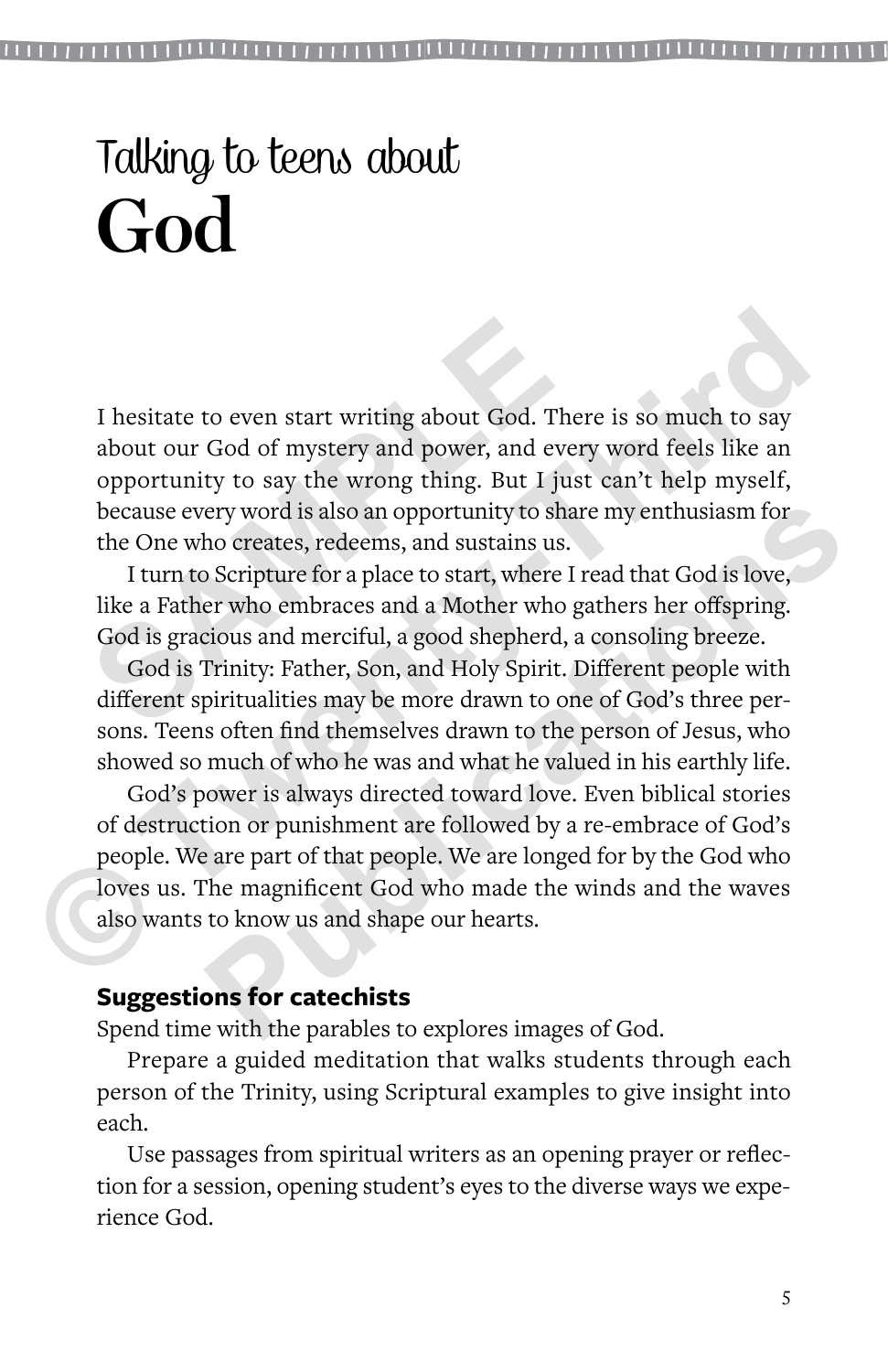#### **Suggestions for confirmation sponsors**

Spend some time thinking about your image of God. Maybe there is one from Scripture, like the Good Shepherd, that is meaningful to you. Having thought this through may make it easier to ask your teen what their image of God is. Don't be bashful. Your teen asked you to sponsor for a reason, so be bold in discussing these themes.

#### **Suggestions for parents**

Don't speak about God as if God isn't in the room. Casual uses of the name of God don't go unnoticed.

If you have an observation of God, share it. A connection to a story about Jesus, a sudden feeling of consolation, a burst of inspiration each of these can be God working in your life. A teen might need those connections made explicit until they come to understand them themselves. **Suggestions for parents**<br>
Don't speak about God as if God isn't in the roon<br>
name of God don't go unnoticed.<br>
If you have an observation of God, share it. A c<br>
about Jesus, a sudden feeling of consolation, a b<br>
each of th **Suggestions for parents**<br>
Don't speak about God as if God isn't in the room. Casual uses of the<br>
name of God don't go unnoticed.<br>
If you have an observation of God, share it. A connection to a story<br>
dout Jesus, a sudden **Publication CONTROVIDE SET ASSESS AND MONOR CONSUMIST AND SET ALSO NOTE ATTENTS.**<br> **PUBLICATE:** A teen might need ecctions made explicit until they come to understand them s.<br> **PUBLICATE:**<br> **PUBLICATE:**<br> **PUBLICATE:**<br> **PU** 

#### CONVERSATION STARTERS

- **• Are there specific images you think of when you imagine God? Where do you think those came from?**
- **• The Bible says God is love (1 John 4:8). With this in mind, where do you see God in your life?**

## **Prayer for teens**

*God, nothing is more important than that this child comes to know you personally. Thank you for wanting to be with them; guide me in helping them see you everywhere.*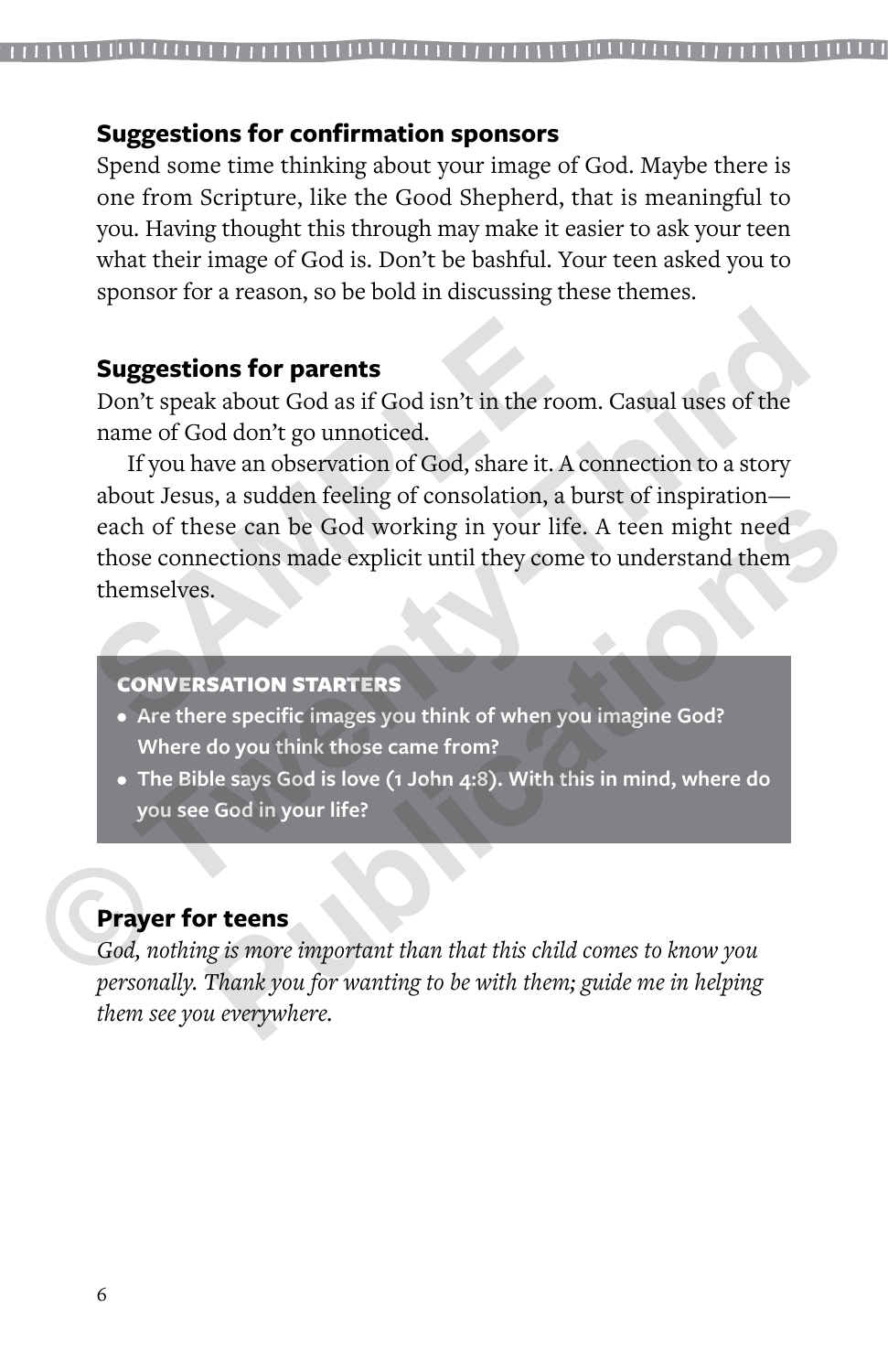There are as many ways to pray as there are people. God wants a relationship with us in all our uniqueness and specificity. Prayer is bringing our hearts, minds, and souls to God.

It may be helpful to also bring our bodies to prayer. We adopt a particular posture. We visit a sacred space that inspires us with beauty, history, or companionship. But the communion with God that we seek is not limited by place. There are as many ways to pray as there are peopitionship with us in all our uniqueness and specific ing our hearts, minds, and souls to God. It may be helpful to also bring our bodies to praticular posture. We visit a sac

As you think about your prayer life, what stands out? Are you inclined to spontaneous moments of prayer, or are you more moved in planned and scheduled prayer time? Do form prayers such as the Rosary, with all the tradition they bring, help you speak your heart? Do you find God in the silence of adoration and meditation, or in the bustle of service and gatherings? Does prayer inspire you to create things like poetry, music, or visual art? There are as many ways to pray as there are people. God wants a relationship with us in all our uniqueness and specificity. Prayer is bringing our hearts, minds, and souls to God.<br>
It may be helpful to also bring our bodie be helpful to also bring our bodies to prayer. We adopt a parture. We visit a sacred space that inspires us with beauty, companionship. But the communion with God that we seek ed by place.<br>
think about your prayer life, wh

None of these is better or worse than others, though I find that it's wise to balance the methods that come naturally to me with those that take a little more self-discipline. We are blessed to have such a rich menu to sample from as we grow in prayer. Teens can experience these in developmentally appropriate ways, recognizing some of the limits on attention spans while also challenging them to push their limits.

# **Suggestions for catechists**

Set up a "prayer sampler" activity with different stations that students rotate through. Activities might include saying a decade of the Rosary, creating prayerful art, being led in an examination of conscience or